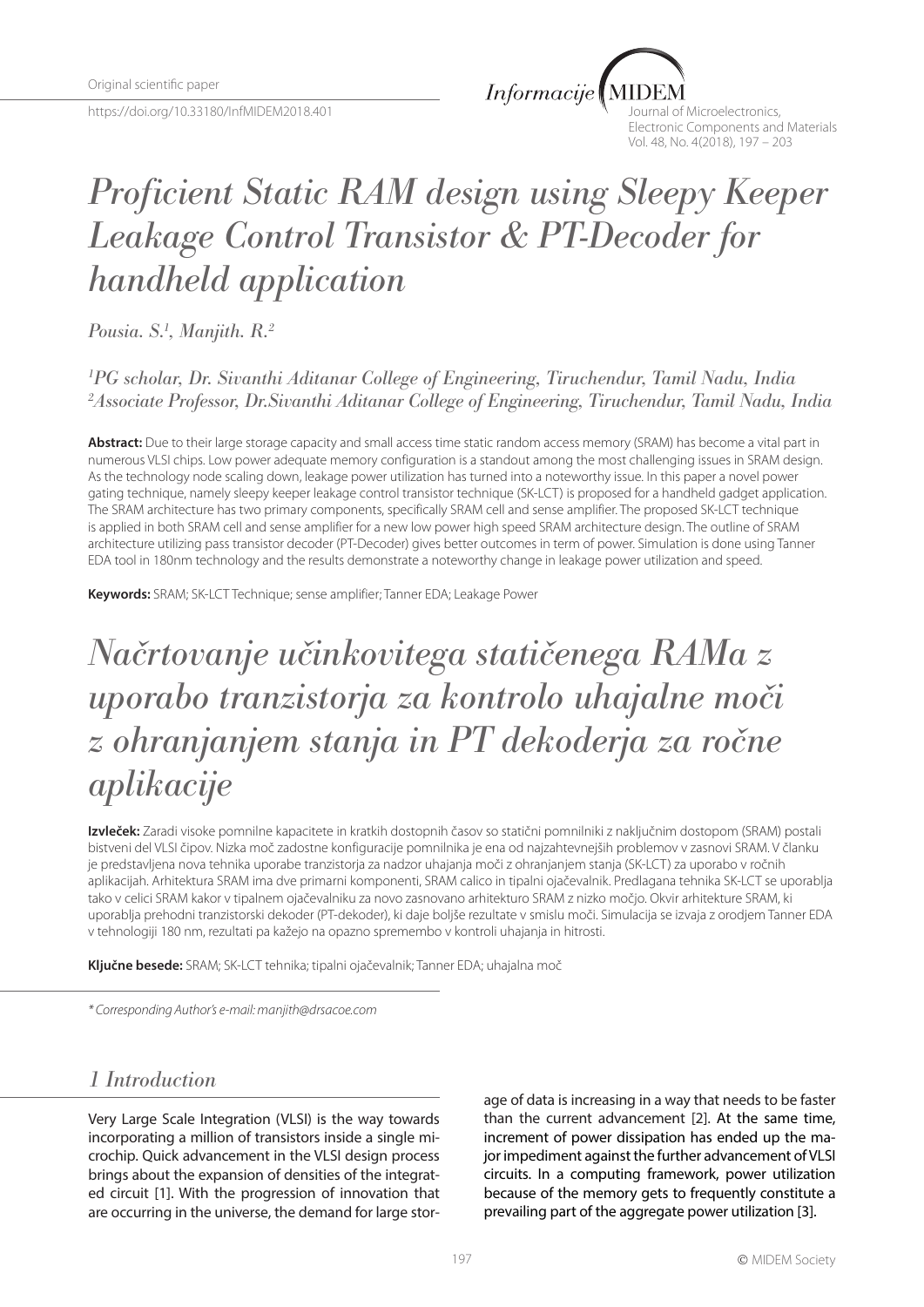Static Random Access Memory (SRAM) is a critical part in the vast majority of the VLSI chips; it regularly expends a prevailing part of power in each chip. By decreasing the power of SRAM, the overall power of chips can be diminished. Because of the quadratic connection amongst power and supply voltage of transistors [4]; one of the most compelling strategies to diminish the power utilization is by lessening the supply voltage. The strong demand of SRAM memory in handheld gadgets, system on-chip (SoC) & high performance VLSI circuits, the reduction of power utilization is imperative. Owing to high bit-line swing requirement, the leakage power utilization of memory circuit is high. Sleep technique, stack technique, sleepy stack technique, sleepy keeper technique, lector technique, foot switch technique & double switch technique are probably the most regularly utilized power gating for leakage power reduction. To overcome the drawback of the above existing method, a novel strategy is recommended. In computerized frameworks, instructions are conveyed by means of binary levels. The decoder is broadly utilized in memory framework to change over n-bit twofold input code into m yield lines. The address input code from the central processor is utilized to trigger the memory storage location assigned by address code [5].

Low power consumption is essentially crucial parameter, so pass transistor based decoders have been used due to the low leakage and dynamic switching currents. Among the overall power consumption of memory circuit, static power dissipation plays an predominant role. (2) A novel power gating technique, namely SK-LCT technique (Sleepy keeper Leakage Control Transistor Technique) is proposed in order to reduce the static power dissipation. SK-LCT technique is the combination of sleepy keeper and LECTOR technique which is employed in the design of SRAM cell and sense amplifier. The SRAM architecture using a SK-LCT method and pass transistor decoder (PT-decoder) has several advantages over the ordinary SRAM's design with high speed and low power consumption. (1)

## *2 Literature survey*

During standby mode, a large portion of the power is squandered in SRAM design; since leakage power maneuvers an overwhelming part in SRAM power utilization. SRAM cell, sense amplifier & decoder are the indispensable portion of memory design. Improper design of these elements contributes to influence the robustness of the memory device. Both memory access time and memory power dissipation are emphatically affected by a sense amplifier circuitry. The power gating

technique such as sleep technique, stack technique, sleepy stack technique, sleepy keeper technique & lector technique are utilized to shrink the static power of the SRAM cell. In order to diminish leakage power & delay of sense amplifier; latch-type sense amplifier is designed using a foot switch technique & double switch Technique.

In sleep technique, "PMOS-S" sleep transistor is embedded between VDD & pull up network and "NMOS-S BAR" sleep transistor is embedded between the pull down network & ground. The wake up time of the sleep method has a considerable impact on the competence of the circuit [6]. Stack technique is state maintenance technique with the detriment of increased delay and area [7]. The divided transistor of sleepy stack technique increases the delay drastically & also limits the convenience of this technique [8]. In Sleepy Keeper Technique parallel connected PMOS and NMOS transistor is embedded between pull up network & VDD and pull down network & ground. Lector technique has two leakage control transistors (LCT1 &LCT2) which are inserted between the pull up & pull down network. It has a very low leakage power which results in a delay penalty [9]. The data retention issue occurs in the circuit, which can be minimized by placing sleep transistor [10].

The footer switch voltage latch sense amplifier (FS-VLSA) senses the voltage difference between the bit line voltage & bit line bar voltage and amplifies it to rail yield voltages. The footer switch current latch sense amplifier (FS-CLSA) senses the current difference produced by ΔVBL and amplifies it. By introducing an extra head switch (i.e. Double Switch PMOS Access & Double Switch NMOS Access) the invalid current paths in FS-VLSA can be expelled which introducing a complementary sense enable signal. Double switch transmission access-voltage latch sense amplifier (DSTA-VLSA) is used to remove the sensing dead zone of the memory [11].

Based on the specific combination of input levels, the decoder is initiated. The most commonly utilized decoders in the design of SRAM architecture are AND decoder, NOR decoder, pseudo NMOS decoder. The speed of the AND decoder is more proficient than other decoders with the disadvantage of high power consumption. The design of decoder using NOR gate prompts low power consumption with increased time lag. In pseudo-NMOS decoder static power dissipation dominates the circuit.

There is an indigence of a novel power gating technique & the decoder circuitry to overcome the disadvantages of the above issue in SRAM architecture. By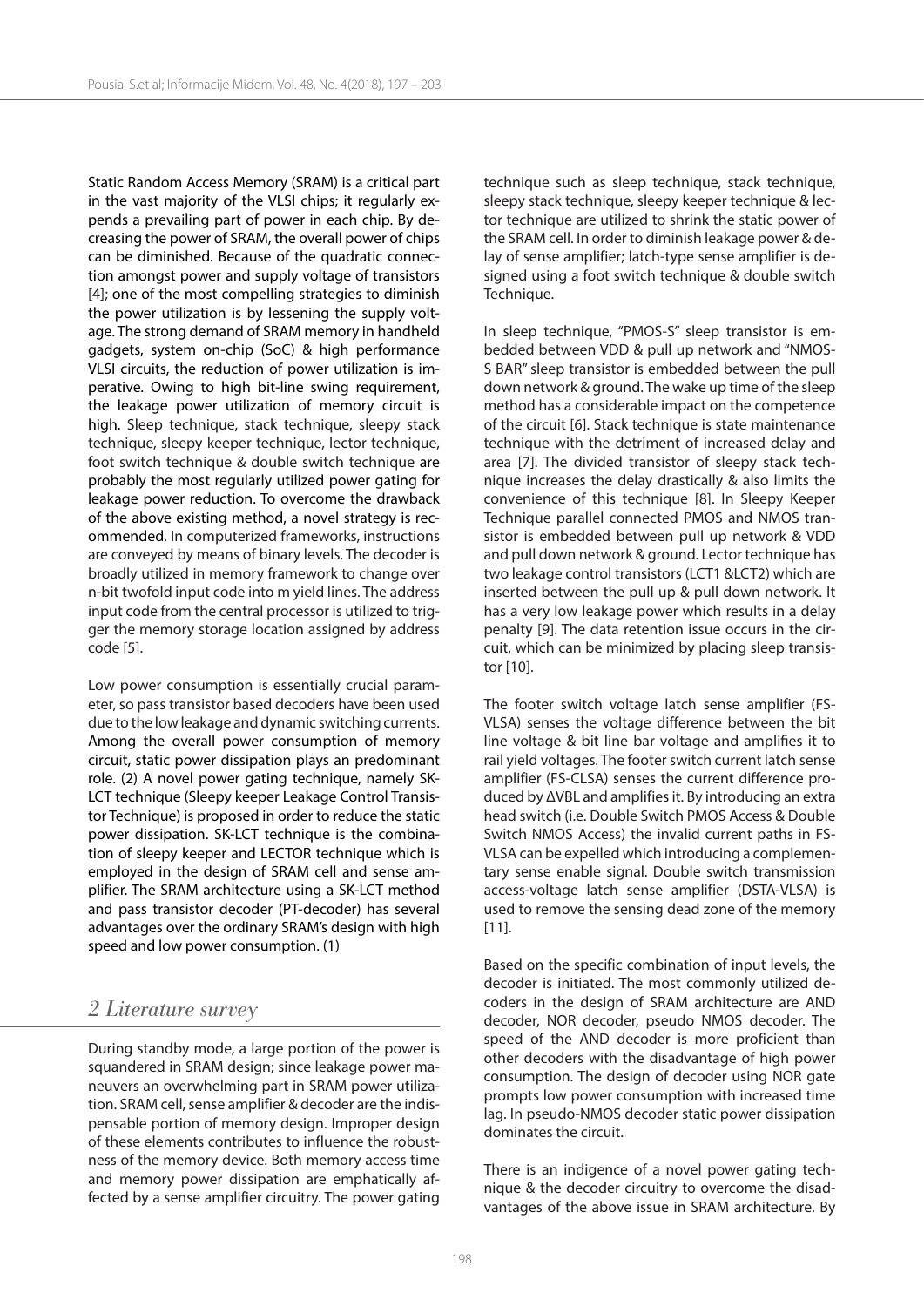appropriate outline of SRAM cell, sense amplifier & decoder; the general execution of memory design can be advanced.

## *3 SK-LCT technique & PT decoder*

SRAM architecture comprises of SRAM cell, sense amplifier, precharge circuit, row/ column decoder and write driver circuit. A novel sleepy keeper leakage control transistor technique (SK-LCT Technique) is proposed in order to design SRAM cell and sense amplifier circuitry. The decoder using pass transistor gives better outcomes in terms of static power. The SRAM architecture for handheld gadget application is designed using the SK-LCT method and pass transistor decoder (PT-decoder) has a few favorable circumstances over the conventional SRAM's outline with high speed and low power consumption.

### *3.1 Sleepy Keeper Leakage Control Transistor Technique (SK-LCT Technique)*

To overcome the problem in SRAM architecture, a novel SK-LCT Technique is applied. The delay & power of the SRAM architecture can be further scaled down and the data retention can be preserved using this novel technique. (3)



**Figure1:** SK-LCT Technique

Fig.1 illustrates the sleepy keeper leakage control transistor technique (SK-LCT Technique). Here, leakage control transistor (PMOS-LCT & NMOS-LCT) is placed in between pull up & pull down network. Both PMOS and NMOS are tied up parallel to preserve the stable retention in standby mode. The PMOS-LCT gate is associated with the drain of pull down network and NMOS –LCT gate is associated with the drain of pull up network. Hither, the sleep PMOS (S) transistor is put beneath VDD and sleep NMOS (S BAR) transistor is set over the ground. In sleep mode, parallel connected NMOS is the only terminal between pull up network & VDD and parallel connected PMOS is the only terminal between pull down network & ground. Sleep transistors cutoffs the power rails when the circuit is not in use while the state of circuit is saved by keeper transistors. This leads to the reduction of static power dissipation of memory circuit. The SRAM cell and sense amplifier are the two main fundamental components of SRAM Architecture; by outlining SRAM cell and sense amplifier using sleepy keeper-leakage control transistor (SK-LCT) technique low power high speed memory architecture can be obtained.

#### *3.2 Pass Transistor Decoder (PT-Decoder)*

Pass transistor decoder frequently requires less power consumption, runs faster and utilizes fewer transistors than a similar function implemented in complementary CMOS logic. The leakage power dissipation of PTdecoder is completely arrested. Fig. 2 demonstrates the pass transistor decoder.



**Figure 2:** PT-Decoder

In memory design, the decoder is used to translate the given address and enable the particular row & column of the memory cluster. Row and column pass decoder is utilized to enable word line and write enable of a SRAM array. Based on the address line, specific memory cell is chosen and the data is read and written in the memory array.

## *4 Proficient static ram architecture*

The low power and high speed SRAM architecture is outlined using sleepy keeper leakage control transistor (SK-LCT Technique) & pass transistor decoder. Fig. 3 illustrates the block diagram of SRAM architecture using the SK-LCT Technique & PT decoder. Initially, precharge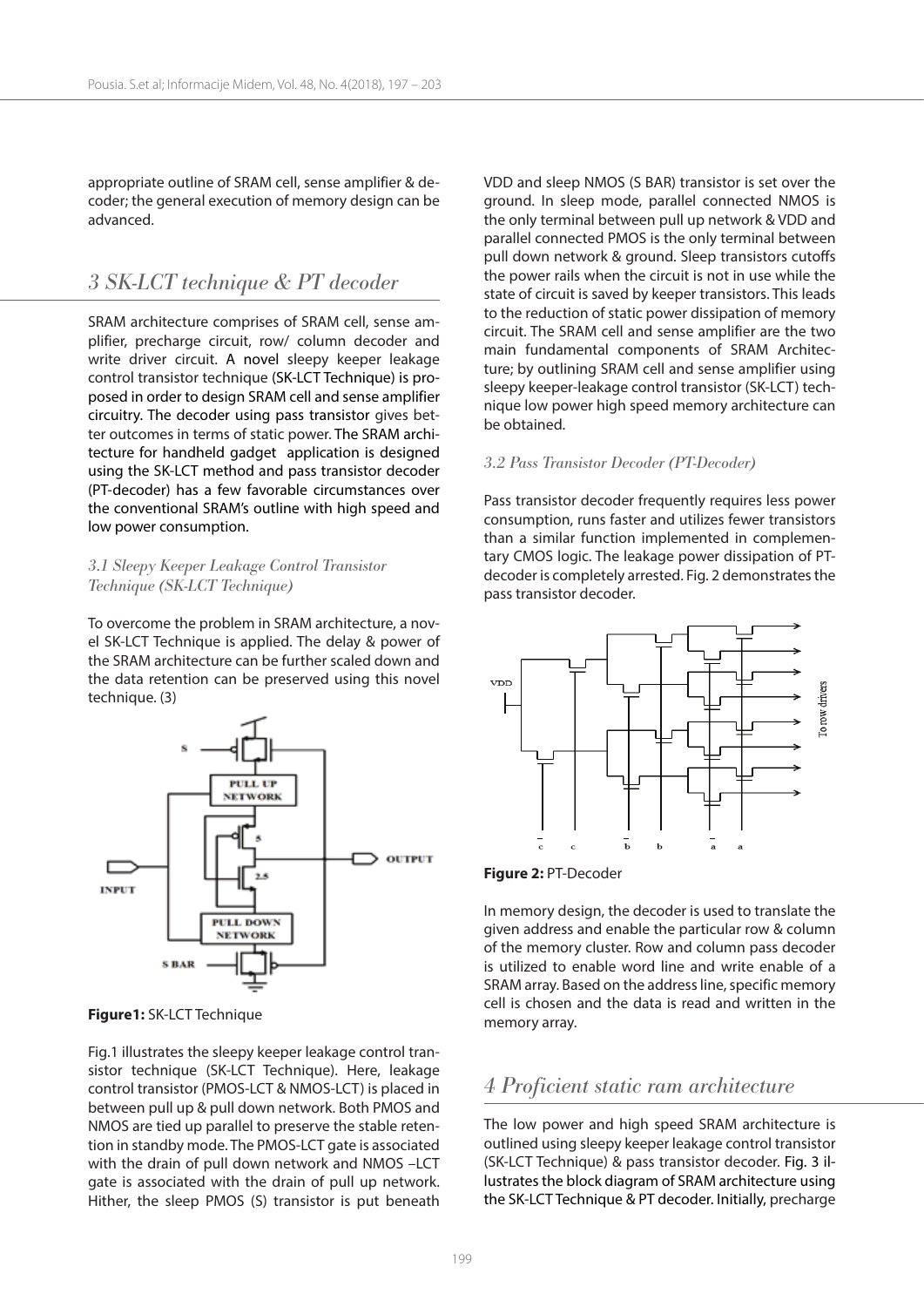both the bit lines (BL & BLB) by using a precharge circuit. The storage location inside the memory devices are selected by the pass transistor decoder. By enabling the word line (WL) of the SRAM cell using PT-decoder, the data either '0' or '1' is stored. If data '1' is written in SRAM cell, BLB automatically discharges to '0' & BL remains high and vice-versa. Sense amplifier boosts the data in SRAM cell and acts as a read part circuitry. No change in the memory cell takes place during hold operation.



**Figure 3:** SRAM Architecture

Table 1 demonstrates the read and write operation of SRAM architecture. When word line (WL) and write enable circuitry (WE) is enabled, previous data is modified and new data is written in the memory. When either word Line (WL) or write enable circuitry (WE) is disabled, the previous data is hold in the memory. No change in the memory takes place during hold operation.

|  |  |  | Table 1: Read and Write operation of SRAM |  |
|--|--|--|-------------------------------------------|--|
|--|--|--|-------------------------------------------|--|

| <b>WRITE OPERATION</b> |                                                                     | <b>READ OPERATION</b> |                                                                                                           |  |
|------------------------|---------------------------------------------------------------------|-----------------------|-----------------------------------------------------------------------------------------------------------|--|
|                        | $Q=0$ , $Q-bar=1$<br>Word Line=1<br>WRITE'1' Bit bar=0<br>$Bit = 1$ |                       | Precharge both<br>the bit lines<br>READ'1'   Word line=1<br>Bit bar=0 (dis-<br>charges to 0)<br>$Bit = 1$ |  |
| WRITE '0'              | $Q=1$ , $Q-bar=0$<br>Word Line=1<br>Bit bar= $1$<br>$Bit = 0$       | READ'0'               | Precharge both<br>the bit lines<br>Word line=1<br>Bit bar=1<br>Bit = 0 (discharges<br>to 0)               |  |

*4.1 Design of SRAM cell using the SK-LCT Technique*

SRAM cell is designed using the SK-LCT Technique to reduce the leakage power dissipation of memory. Fig. 4 illustrates SRAM cell the using the SK-LCT Technique. When word line (WL) is asserted high, access transistors are turned 'ON' for write operation. This connects the cell to two complementary bit lines columns (BL &BLB) and the data either '1' or '0' is written in the memory cell. When WL=0, SRAM cell is being inaccessible from both bit lines; keeping it in standby mode. This keeps prior stored value in the cell unchanged.(5)



**Figure 4:** SRAM cell using SK-LCT Technique

#### *4.2 Design of Sense Amplifier using the SK-LCT Technique*

The power and delay of the voltage latch sense amplifier (VLSA) is reduced using SK-LCT Technique. Here, the additional transmission gate is inserted along with bit lines. During read mode, the PMOS sleep transistor(S) is activated to high and the NMOS sleep transistor(S-BAR) is activated to low; thus turning on the transmission gate and switching off the PMOS transistor whereas in standby mode the transmission gate is turned off and PMOS transistor turns on. Fig.5 illustrates voltage latch type sense amplifier using SK-LCT Technique.(6)



**Figure 5:** Sense Amplifier using SK-LCT Technique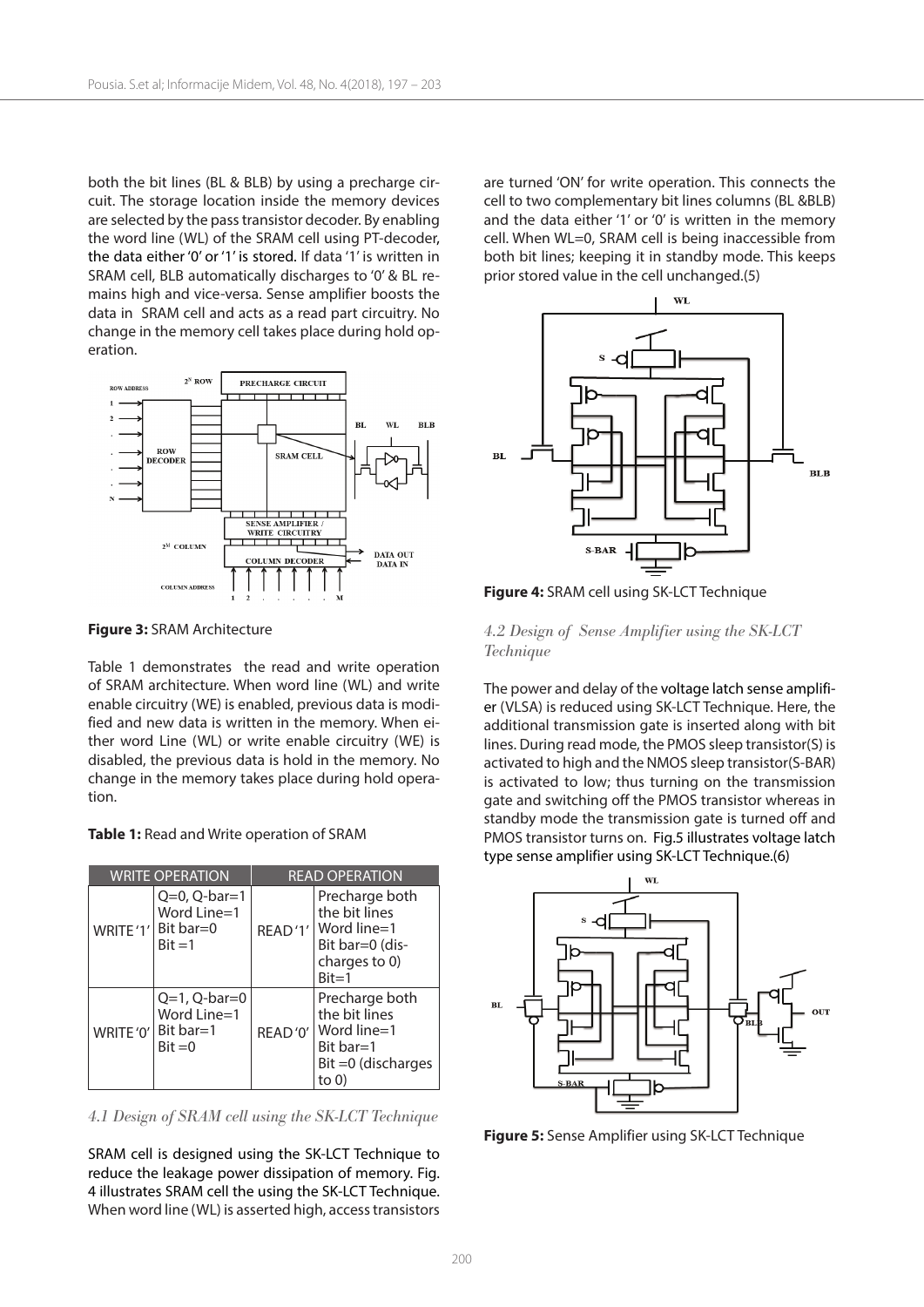### *4.3 Design of SRAM architecture using the SK-LCT Technique & PT-decoder*

Fig:6 illustrates 4 bit SRAM architecture using the SK-LCT Technique and PT-decoder for handheld gadget application. Each column has a single precharge circuit in the memory array to precharge both bit lines (BL & BLB) to VDD during read and write operation. The address line of the memory is activated using row/column PT-decoder. SRAM cell using the SK-LCT Technique diminishes the leakage power dissipation of memory. When the word line (WL) is high, NMOS access transistors are turned 'ON' for write operation. This interfaces the cell to two complementary bit lines and the data either '1' or '0' is written in the memory cell. When WL=0, SRAM cell is inaccessible from both bit lines (BL & BLB). The write enable (WE) signal is turned on; when the write operation is intended. Otherwise, the WE signal isolates the bit lines from write drivers. The voltage difference between both the bit lines (BL&BLB) of voltage latch sense amplifier (VLSA) is sensed and amplifies the small voltage signal in the bit lines to conspicuous logic levels.



**Figure 6:** 16 bit SRAM architecture using SK-LCT Technique & PT-decoder

## *5 Results & discussion*

The low power, high speed SRAM architecture is outlined using sleepy keeper leakage control transistor (SK-LCT Technique) & PT-decoder. The entire work is conveyed using Tanner EDA 180nm technology. The simulation result indicates the examination of various parameters like power consumption, leakage power and delay.

### *5.1 SRAM cell using the SK-LCT Technique*

SRAM cell is designed using the SK-LCT technique to diminish the leakage power and improve the speed of the memory. If WL=1 and bit lines BL=1 (remains high, i.e. '1') & BLB=0 (remains low, i.e. '0'), data '1' is written in the SRAM cell. If WL=1 & bit lines BLB=1(remains high, i.e. '1') & BL=0 (remains low, i.e. '0'), data '0' is written in the SRAM cell. Fig.7 illustrates the simulation waveform of SRAM cell using the SK-LCT Technique



**Figure 7:** Simulation waveform for SRAM cell using SK-LCT Technique

Table 2 demonstrates the correlation of SRAM cell with power gating technique and without power gating technique. By utilizing the existing technique the static power and delay of the SRAM cell can be upgraded. A new power gating technique, namely SK-LCT Technique is proposed which saves 57.53% of **static power (7)** and 44.70% of delay compared to SRAM cell without power gating.

**Table 2:** Performance comparison of the SRAM cell

| <b>SRAM CELL</b>                             |                            | <b>POWER</b> | <b>DELAY</b> |
|----------------------------------------------|----------------------------|--------------|--------------|
| <b>WITHOUT POWER GATING</b>                  |                            | 106.7 nW     | 1.0934ns     |
| <b>WITH</b><br><b>POWER</b><br><b>GATING</b> | Sleep Technique            | 45.83 nW     | 0.7924ns     |
|                                              | Stack Technique            | 95.86nW      | 0.9556ns     |
|                                              | Sleepy stack<br>Technique  | 68.58nW      | 1.0019ns     |
|                                              | Sleepy keeper<br>Technique | 89.18nW      | 1.0575ns     |
|                                              | I FCTOR Tech-<br>nique     | 57.04nW      | 0.7069ns     |
|                                              | SK-LCT Tech-<br>nique      | 45.33nW      | 0.6041ns     |

#### *5.2 Sense amplifier using the SK-LCT Technique*

The voltage difference between both the bit lines (i.e. BL & BLB complement to each other) of the voltage latch sense amplifier (VLSA) is sensed and amplifies the small voltage signal in the bit lines to conspicuous logic levels. The data in memory cluster are greatly diminished & unstable, which can be boosted by using the amplifier circuitry. The simulation waveform for voltage latch sense amplifier using the SK-LCT Technique is illustrated in Fig.8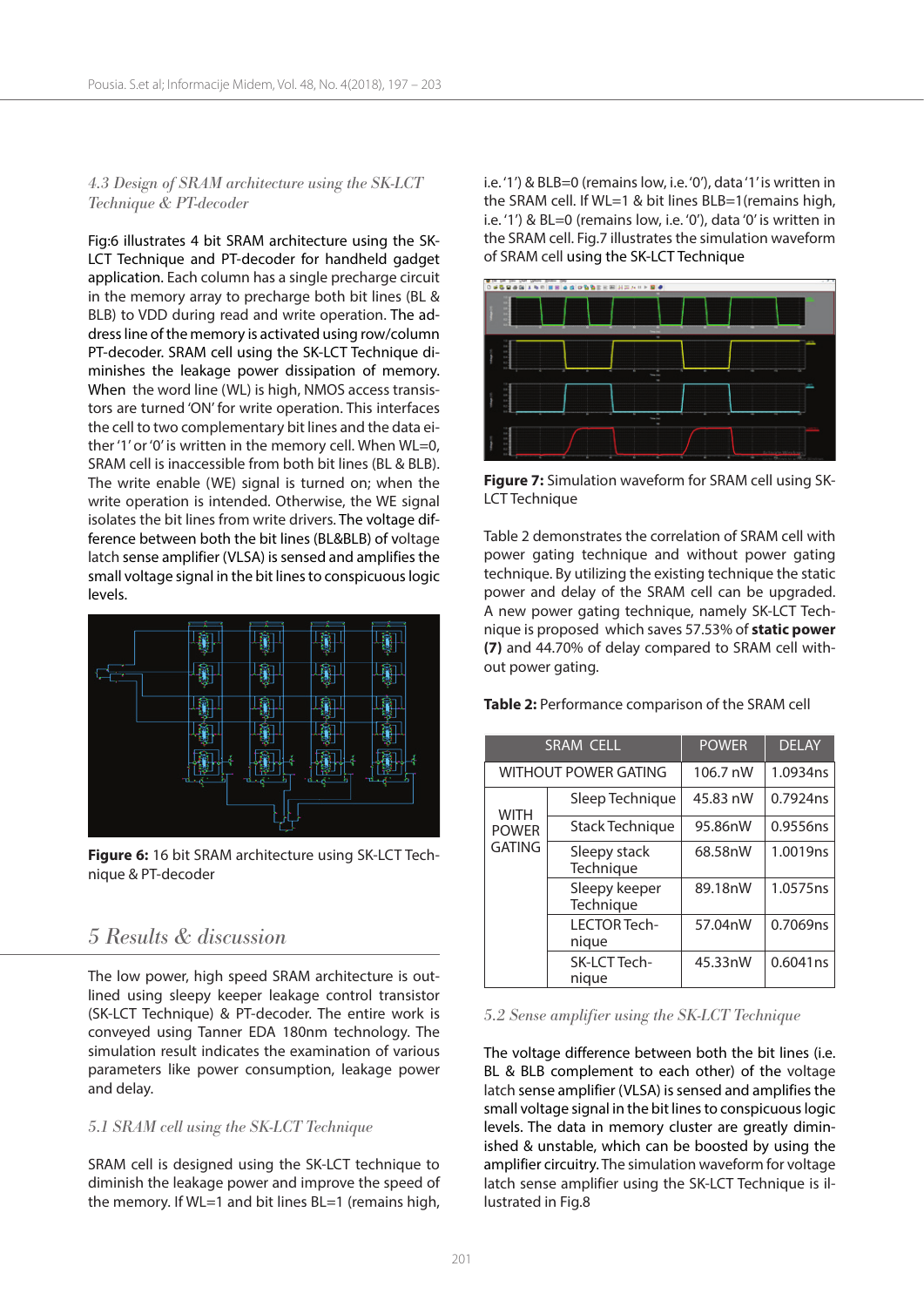

**Figure 8:** Simulation waveform for sense amplifier using the SK-LCT Technique

The Table 3 demonstrates the correlation of sense amplifier with power gating technique and without power gating technique. By using the existing technique the power and delay of the sense amplifier can be reduced. A novel technique, namely SK-LCT Technique is proposed which saves 93.65% of **static power (7)** and 95.26% of delay contrasted to a differential sense amplifier.

**Table 3:** Performance comparison of the Sense amplifier

| <b>SENSE AMPLIFIER</b>                          |                                 | <b>POWER</b>   | <b>DELAY</b> |
|-------------------------------------------------|---------------------------------|----------------|--------------|
| <b>WITHOUT</b><br><b>POWER</b><br><b>GATING</b> | Differential<br>Sense Amplifier |                | 4.2953ns     |
| <b>WITH</b><br><b>POWER</b><br><b>GATING</b>    | Footer Switch-<br>VI SA         | 0.1556µW       | 0.25325ns    |
|                                                 | Footer Switch-<br>CI SA         | 0.8592µW       | 0.25328ns    |
|                                                 | DSPA-VLSA                       | 0.1708µW       | 0.25325ns    |
|                                                 | <b>DSNA-VLSA</b>                |                | 0.25325ns    |
|                                                 | <b>DSTA-VLSA</b>                | $0.1401 \mu W$ | 0.23605ns    |
|                                                 | SK-LCT                          |                | 0.20328ns    |
|                                                 | Technique(VLSA)                 | $0.0573\mu$ W  |              |

#### *5.3 PT-decoder*

Based on the address line, particular memory cell is chosen and the data is read and written in the memory cluster. In memory design, the decoder is used to decode the given address and enable the particular row or column of the memory array. Row and column decoder is used to enable word line (WL) and write enable (WE). The speed of the PT–decoder is more proficient than other decoders with the advantage of low power consumption. The simulation waveform of pass transistor decoder is illustrated in Fig. 9.



**Figure 9:** Simulation waveform for PT-decoder

Table 4 demonstrates the comparison of 2:4 decoder. The PT-decoder is more efficient both in power consumption & speed compared to other decoder.

**Table 4:** Performance comparison of Decoder

| DECODER (2:4)                                  | <b>POWER</b> | <b>DELAY</b> |
|------------------------------------------------|--------------|--------------|
| <b>AND Decoder</b>                             | 0.95229 mW   | 8.5113ps     |
| <b>NOR Decoder</b>                             | 0.23732 mW   | 29.990ns     |
| Pseudo NMOS Decoder                            | 11.1572 mW   | 25.206ps     |
| <b>Pass Transistor Decoder</b><br>(PT-decoder) | 8.33171 nW   | 1.9717ns     |

| 5.4 SRAM architecture using SK-LCT technique & |  |  |
|------------------------------------------------|--|--|
| PT-decoder                                     |  |  |



**Figure 10:** Simulation waveform for SRAM architecture

4 bit, 16 bit & 64 bit SRAM architectures are designed using the proposed SK-LCT technique & PT-decoder provides considerable reduction in leakage power and delay. Fig.10 illustrates the simulation waveform of SRAM architecture using write and read mode. By enabling the PT-decoder, data is written in any one of the memory cell (SRAM cell) and remaining SRAM cell is in hold mode (shut down mode). (4) The data is read by sense amplifier circuitry.